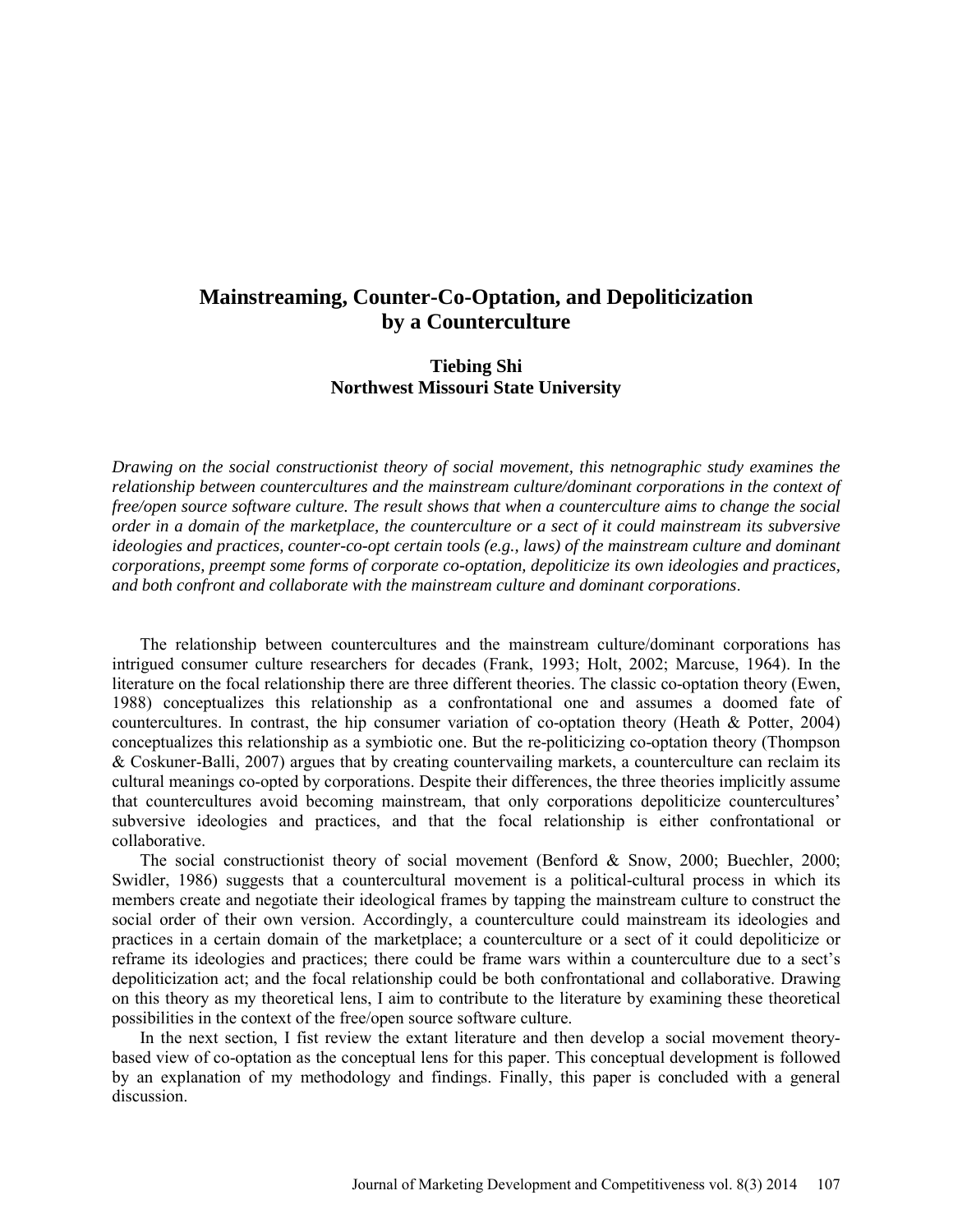#### **THEORETICAL FOUNDATION**

#### **Three Co-Optation Theories in the Extant Literature**

Countercultures are social groups that co-construct and promote a set of ideologies and practices that contradict, subvert, and threaten those of the mainstream culture (Yinger, 1977). Individual members of a counterculture negotiate their ideologies and the meanings of their consumption practices in their interaction with each other and with the mainstream culture and dominant corporations. In the extant literature on the relationship between countercultures and the mainstream culture/dominant corporations, there are three different co-optation theories.

First, the classic co-optation theory sees countercultures as doomed challengers of the mainstream culture and dominant corporations (Ewen, 1988). Corporate co-optation is defined as the process in which the mainstream culture appropriates the consumption objects co-created by a counterculture but negates its subversive ideologies through corporations, which are major agents of the mainstream culture and market the goods and services that embody the negated versions of the counterculture. The consumption objects (e.g., images, symbols, expressions, meanings) co-created by a counterculture can be seen as its creative products (Kozinets, Hemetsberger, & Schau, 2008). For Ewen (1988, p. 247), corporations can easily co-opt an image (a creative product) of a counterculture, only requiring that the image (1) "be able to be *disembodied, separated from its source*" (i.e., ideological separability), (2) "be capable of being '*economically' mass produced*" (i.e., economical mass producibility), and (3) "be able to *become merchandise*, to be promoted and sold" (i.e., merchantability and marketability). Through mass production and marketing, corporations commodify the subversive ideologies underlying a counterculture's creative products like images. In this assimilating, negating, and commercializing process, the mainstream culture maintains and reproduces its dominant status, empties and decontextualizes the rebellious political and cultural meanings of co-opted countercultures, and keeps the rebellious styles in the fashionable commodities. Corporate co-optation makes the images of a counterculture become mainstream and "signals its eventual disposal" (Ewen, 1988, p. 253). In response, countercultures can only create new rebellious images, leading to a new cycle of corporate co-optation.

Second, the hip consumer variation of co-optation theory views the focal relationship as a symbiotic one. Holt (2002) argues that postmodern consumers need the co-opted countercultural styles to build their identities and thus countercultures are merely grist to the mill of corporations. For Frank (1997), the 1960s counterculture led to a hip consumerism with insatiable thirst for distinctiveness, originality, and rebellion, which perpetuates the ever-escalating consumption and production; and corporations offer products and services dabbed with the co-opted version of the counterculture and its distinctiveness, originality, and rebellion for the public to play identity games and to perform rebellion rituals. It is argued that the values of countercultures align with the capitalist mainstream ideologies. Claiming their subversive political agenda, countercultural consumers only pursue distinctiveness and social status through their creative consumption practices. So, corporations do not co-opt their practices but respond to and learn from these practices that are not subversive to but welcomed by corporations (Heath & Potter, 2004).

Third, the re-politicizing co-optation theory argues that a counterculture can re-politicize its subversive consumption practices after dominant corporations co-opt and depoliticize these practices. Thompson and Coskuner-Balli (2007, p. 137) contend that the first two theories questionably treat "all forms of commercial activity as manifestations of an undifferentiated global structure—consumer capitalism." They argue that countercultural consumers can re-politicize their co-opted practices by building countervailing markets that "amplify, implement, and actively promote the countercultural principles, meanings, and ideals which have been attenuated by corporate co-optation" (Thompson  $\&$ Coskuner-Balli, 2007, p. 138).

But, in some contexts, the focal relationship could be different from what the three theories explain. If a countercultural movement aims to change the social order in a certain domain of the marketplace (Buechler, 2000), its members may promote their subversive ideologies and practices to everyone in the relevant market and do their best to make their ideologies and practices become new dominant ones in the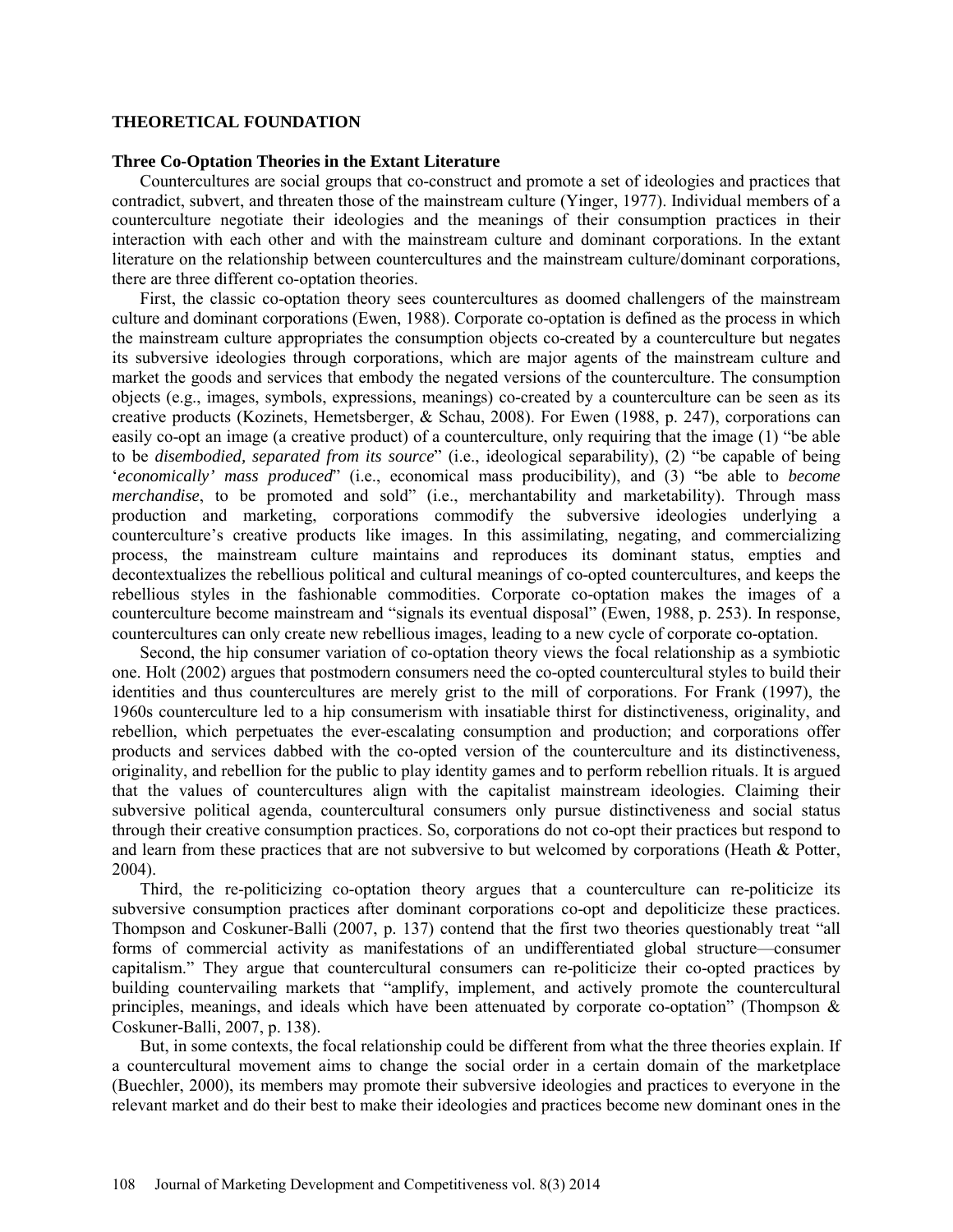market. Also, its members can co-opt the mainstream culture by tapping the mainstream culture as a tool kit (Swidler, 1986) to promote their ideologies and practices, and depoliticize or deradicalize their ideologies and practices to attain legitimacy for better growth (Benford & Snow, 2000). To comprehensively understand the focal relationship, we need to examine these theoretical possibilities. To do so, we can turn to the social constructionist theory of social movement for a new perspective.

### **A Social Movement Theory-Based View of Co-Optation**

Social movements are intentional collective efforts by aggrieved groups to transform the social order that embodies the dominant ideologies of the mainstream culture (Buechler, 2000). These groups could launch countercultural movements to build a new social order that embodies their ideologies that subvert the mainstream ones. Countercultural movements often give birth to countercultures (Buechler, 2000). Different from members of a counterculture who aim to distinguish themselves from mainstream consumers via unique consumption practices (Hebdige, 1979), members of a counterculture resulting from a countercultural movement may aim to change the social order in a certain domain of the marketplace by replacing some mainstream ideologies and practices with their own subversive ones. So, countercultural consumers may promote their ideologies and practices to all other relevant consumers and aim to make their ideologies and practices become new mainstream ones in the relevant market.

The social constructionist theory of social movement (Benford & Snow, 2000; Swidler, 1986) assumes: (1) a social movement is embedded in the mainstream culture that provides a tool kit from which the social movement can select some tools to frame and to promote its own subversive ideologies and practices; (2) a social movement needs legitimacy for growth; and (3) the members of a social movement are heterogeneous. Thus, some members of a counterculture resulting from a countercultural movement can use tools of the mainstream culture to build their ideal social order and to mainstream their subversive ideologies and practices in the society; but other members can depoliticize their ideologies and practices to gain legitimacy for better growth. According to Benford and Snow (2000), a counterculture has two major framing tasks: (1) diagnostic framing (i.e., identifying social problems, sources of causality, and culpable agents) that defines who the enemies are and who we are and (2) prognostic framing (i.e., proposing solutions to the problems) that defines its practices and strategies toward the culpable agents. Members of a counterculture may engage in frame disputes if they have competing frames about their ideologies, the social problems, their own and the enemy's identities, and their solutions.

The mainstream culture is a cultural context in which countercultures are embedded. According to Swidler (1986), the extant stock of ideologies, values, laws, and practices in a cultural context is a tool kit from which social actors like countercultural consumers can select some tools to construct their own lines of action. Because using a tool of the mainstream culture is more culturally resonant and legitimate for the society that is dominated by the mainstream culture, using a tool of the mainstream culture (e.g., current laws) in its own frames helps a counterculture recruit members and allies efficiently and effectively and is difficult for the mainstream culture and dominant corporations to counterframe (i.e., framing against the frames of the counterculture). Also, because the meanings of any tool of the tool kit are socially constructed and can be given different meanings for different interests, a counterculture can select a tool of the mainstream culture, imbue its own ideologies into this tool, filter out the mainstream ideologies underlying this tool, and redirect the reinterpreted tool against the mainstream culture and its major agents—dominant corporations. This means that a counterculture can selectively counter-co-opt some tools of the mainstream culture.

According to Benford and Snow (2000), a counterculture and the mainstream culture/dominant corporations could engage in ongoing, dynamic frame wars. Being diagnosed as problematic by a counterculture, the mainstream culture and dominant corporations may counterframe the social reality by delegitimizing the counterculture's ideologies and practices as being against well-accepted ideologies, values, laws, and practices (e.g., culturally illegitimate, illegal). Delegitimizing a counterculture could limit its ability to recruit members and allies and limit its access to necessary resources for growth.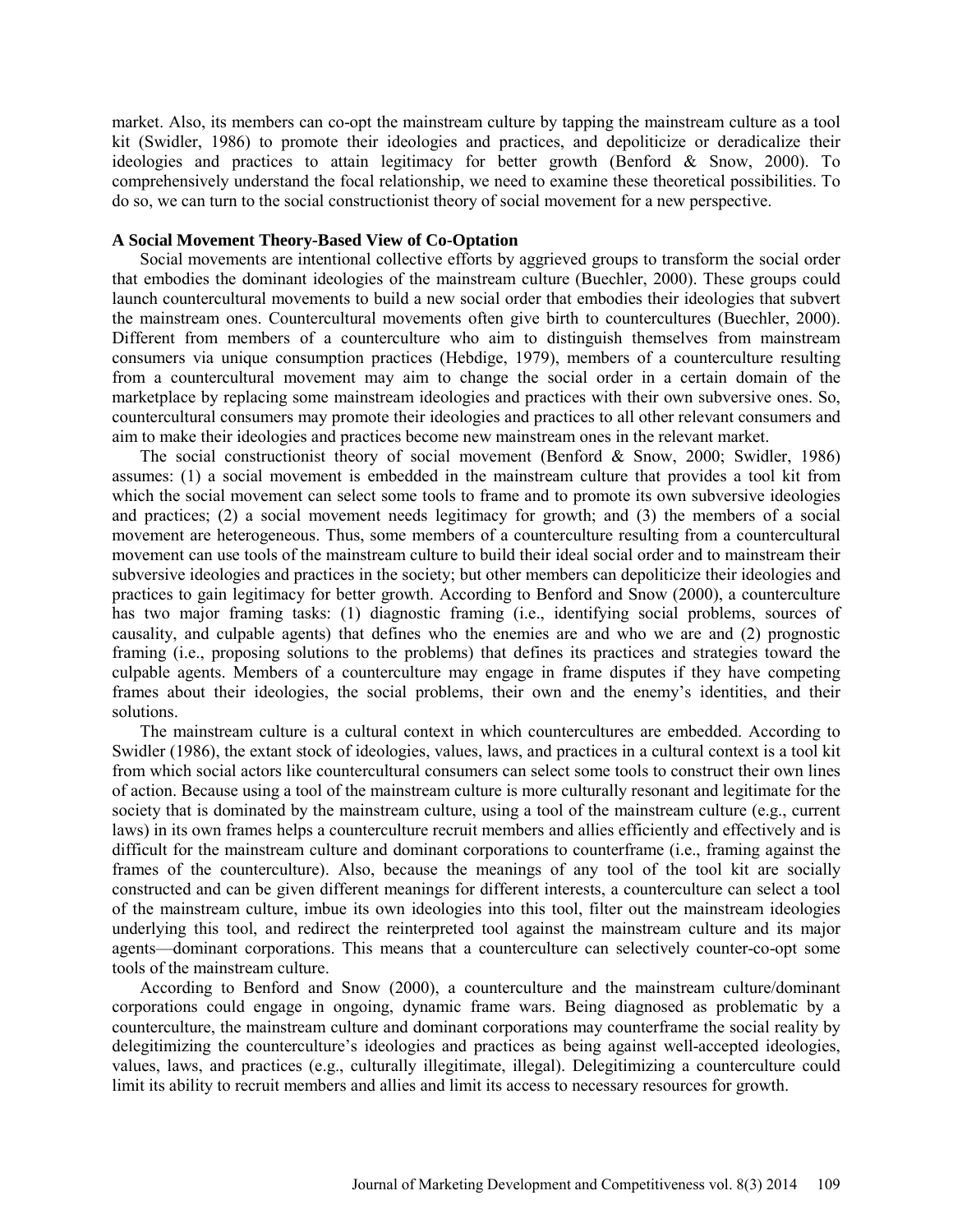In response, the counterculture or some of its members (i.e., a sect of it) may deradicalize its frames by proposing new ideologies, practices, problems, and solutions that are more compatible with the mainstream culture. By deradicalizing, this counterculture or this sect can (1) gain a certain degree of legitimacy and access to some resources (e.g., friendly media exposure) from the mainstream culture and its agents (e.g., corporations, governments) and (2) recruit more members and allies in the society and thereby increase its influence in the society. As a result, this counterculture or this sect better grows, and the mainstream culture is less threatened. By deradicalizing its frames, this counterculture or this sect empties out some elements of its ideologies and practices and collaborate with the mainstream culture to a certain degree. That is, this counterculture or this sect strategically depoliticizes its ideologies and practices.

Reframing could cause frame disputes in a counterculture. By depoliticizing its ideologies, practices, problems, and solutions, a counterculture redefines itself and its enemies, practices, and goals. But, not all of its members would agree to depoliticize its frames. When some members reject the depoliticized frames, this counterculture would split into two sects; before it splits into two separate consumer cultures, the two sects coexist and compete with each other for members and allies. With two sects in this counterculture, its relationship with the mainstream culture and dominant corporations becomes complex. The sect adhering to its original subversive ideologies and practices continues to confront the mainstream culture and dominant corporations. But the sect depoliticizing its ideologies and practices both collaborates with the mainstream culture and dominant corporations to a certain degree and threatens the mainstream culture and dominant corporations to a lower degree.

Drawing on the social constructionist theory of social movement as my theoretical lens, I aim to contribute to the literature by examining the focal relationship in the context of a counterculture, which results from a countercultural movement that seeks to change the social order in a certain domain of the marketplace and engages in intra-communal frame wars related to the mainstream culture and dominant corporations. In doing so, I consider two research questions: How does a counterculture interact with the mainstream culture/dominant corporations and frame its own ideologies and practices? What are the political and cultural implications of this interaction for the consumers involved?

#### **METHODOLOGY**

Because the explored interaction, frame wars, and related political and cultural implications are sensitive to contexts, I used a netnography methodology (Kozinets, 2002) in this research. In particular, I sought a culture site where a counterculture resulted from a countercultural movement that aimed to change the social order in a certain domain of the marketplace and engaged in intra-communal frame wars. To this end, the free/open source software (FOSS) culture was selected. In 1979, the copyright law was applied to software in the U.S. and deprived programmers of the four freedoms of using software, modifying software, sharing software, and sharing modifications. In 1984, Richard Stallman launched the free software (FS) movement to challenge proprietary software firms (i.e., the dominant corporations in the global software market) and to restore the four freedoms by writing and using FS (whose source code is open to the public). The word free in free software means freedom rather than free of charge. Devoted FS programmers use certain software licenses to prevent firms from developing proprietary software based on the source code of FS. In 1997, seeing the word free as too radical and threatening for the mainstream business world, some FS programmers relabeled the programs they wrote as open source software (OSS), giving birth to the OSS sect, which is friendlier to proprietary software firms. Since then, the FOSS culture has consisted of the FS and OSS sects. Using its producing power, the FOSS culture challenges the dominating status of proprietary software firms in the global software market; and the FS and OSS sects continuously debate on whose ideology and practices better serve their community and the society.

In this article, the terms of FS sect, FS programmers (who emphasize the four freedoms more), OSS sect, and OSS programmers (who emphasize the pragmatic benefits of FOSS more) are used for analytical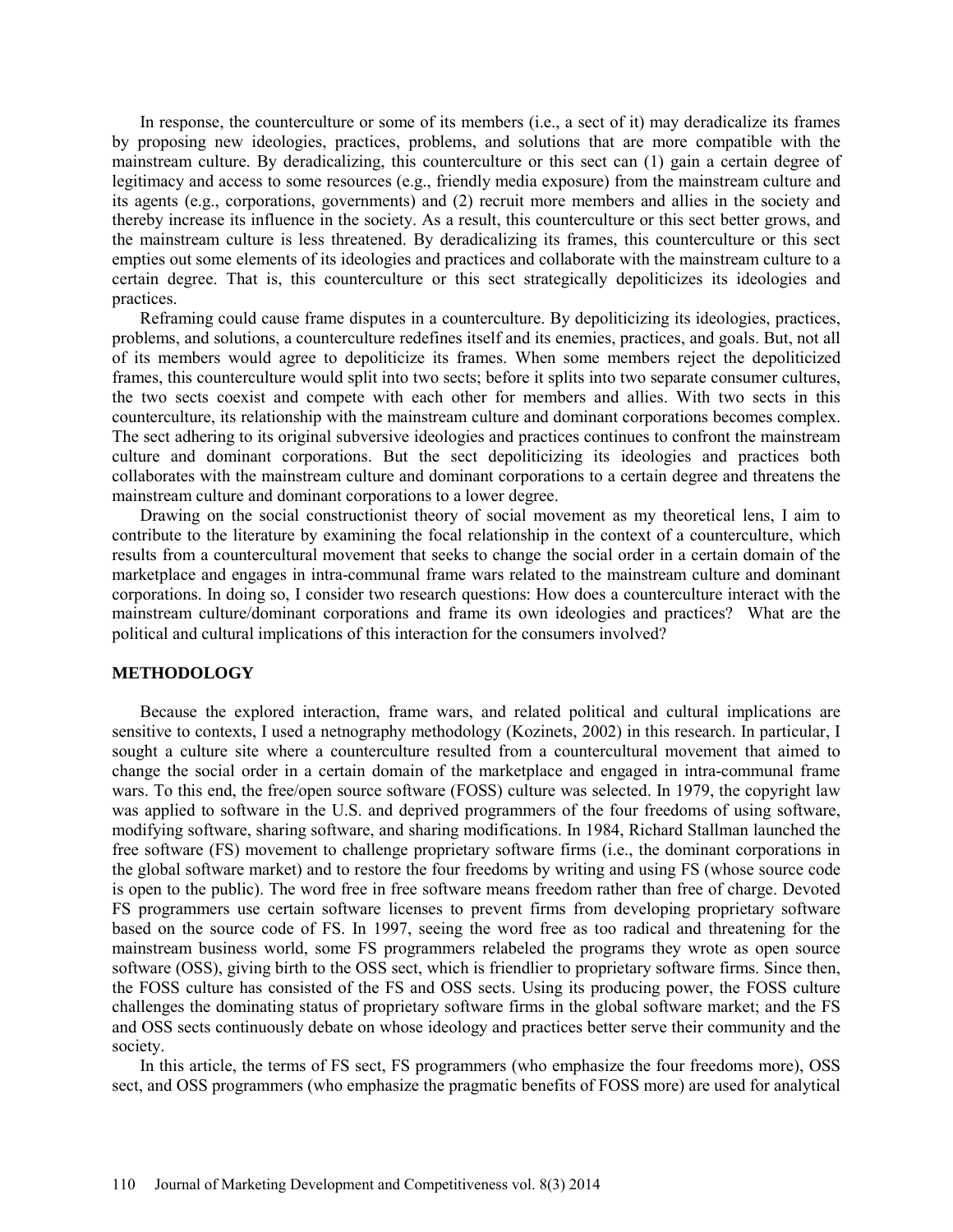convenience. Although the FS and OSS sects emphasize freedom and pragmatic benefits to different degrees, they collaborate closely on many FS and OSS projects.

The growing global market of FOSS, the ongoing ideological debate between the FS and OSS sects, and the confrontation-cooperation between the FOSS culture and proprietary software firms attest that the FOSS culture is a proper cultural site to examine the relationship between a counterculture and the mainstream culture and dominant corporations. Also, it has been used to study the political and cultural dimensions of consumer creativity (Hemetsberger, 2005).

Data were collected from online archives of consumer discourses of websites of GNU Emacs, Debian, Apache, Gentoo, Linux Virtual Server, OpenOffice, Org-Mode, Wine, and Zeuux projects (FOSS projects) and the web sites of the Free Software Foundation (FSF) and the Open Source Initiative (OSI), interviews with 14 FOSS programmers, and blogs, videos, online articles and books of FOSS programmers. I conducted seven e-mail interviews (from six to 12 rounds), five phone interviews (from 50 to 120 minutes), and both e-mail interviews (both were 2 rounds) and phone interviews (from 80 to 90 minutes) with two extra persons. The phone interviews followed the existential-phenomenological format (Thompson, Locander, & Pollio, 1989). The e-mail interviews followed an unstructured format. The 14 interviewed FOSS programmers came from China, Germany, Netherlands, the U.K., and the U.S. A datadriven procedure was followed to collect data, which were ideology-ridden and rich in political and cultural implications. The data analysis and interpretation followed a constant comparative method to seek patterns of meanings and themes (Spiggle, 1994).

## **FINDINGS**

## **Theme One: Fighting for All Inhabitants of Cyberspace**

To fight against proprietary software that dominates the global software market and is protected by the copyright law, FS programmers passionately promote their freedom-oriented ideology of software, aiming to break down the constraining hierarchy in the market for all software users. In our interview, Qing (male, aged 30, a member of the Zeuux project) said:

First, many proprietary programs require that you can use them for personal use free of charge but you will be charged if you use them for commercial aims. In this way, proprietary programs put a limit on our freedom. Second, source codes of proprietary programs are encrypted. It is hard for users to read. So, you have no freedom to study how the programs work. . . . The freedom to study it is deprived. Third, for example, one colleague in my neighboring office does not have an operating system. If I let him to install my windows XP, this is an illegal act. So, I have no freedom to share with people around me. The last freedom, for example, if I feel that one aspect of Windows XP is not good, I cannot improve it because I don't have the freedom to enhance it. As a user, I, as a living being, can only be controlled by Windows XP.

This quotation illustrates that FOSS programmers like Qing resent the social order in the software market reinforced by the copyright law and frame proprietary software firms as "evil[s]" that "deprive" users' freedoms and "control" users' living experience (quoted from Qing). If using, studying, and modifying software are mainly for personal interests (e.g., solving problems, improving one's coding skills), sharing software and modified software has a broader implication. In an interview, Wisdom (aged 40, male, a member of the Zeuux project) said:

Among individuals, you help me, I help you, and I help others. It is very normal for human beings. It is a universal value of human beings. . . . Why do you prevent me from doing this? It is this software copyright system that prevents me from helping my friends, my family, my neighbors, my colleagues, my classmates. Stallman's ideas are such simple ideas. So, he believes that software should be free. . . . I believe this is . . . a value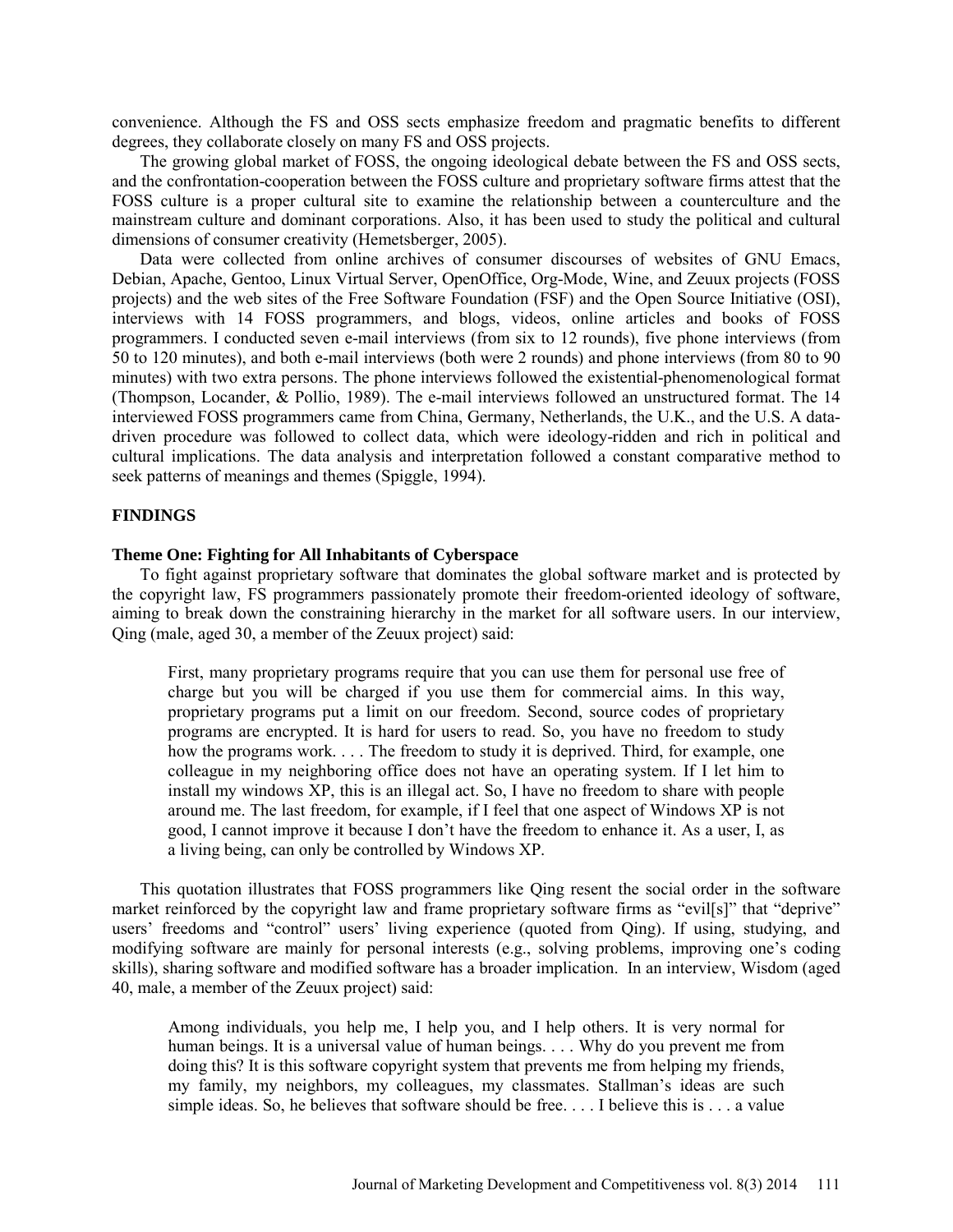that everyone needs, everyone follows, and everyone hopes to gain in his or her own inner heart.

For Wisdom, sharing is a universal value embraced by all human beings in their inner heart and the freedom to share is pursued by everyone: sharing is of "human nature" (quoted from Wisdom; see Belk, 2010). However, proprietary software firms use the copyright law to prevent proprietary software users from sharing. In interviews, Qing and Wisdom frequently used "we" and "human beings," suggesting their belief that all software users share the same existential state: they are unequally treated against their human nature by proprietary software firms. For FS programmers, FS is "a public good" (quoted from Arthur, male, aged 21, a member of the Wine project) which is owned by a specific FS project, freely accessible by the public, and embodies the ideology of public ownership, a "solution" (quoted from Qing) that helps them build a new social order in the global software market where all users can live a unconstrained life. With FS, all users can freely run a program for "solving problems" (quoted from Song, male, aged 22, a member of the Zeuux project), study a program for "learning" and "self-development" (quoted from Song), modify a program for "actualizing" their "creativity" (quoted from Yuan, male, aged 40, founder of the Linux Virtual Server project), share a program with others for the "enjoyment of helping others" (quoted form Levy, male, aged 44, a member of the Debian, GNU Emacs, and Org-Mode projects). Thus, their community is seen as a space where human beings live freely and thereby naturally. But, Stallman pointed out:

Today's free software community works well enough to show that freedom in cyberspace is viable. But only a fraction of the inhabitants [of] cyberspace are in our community, and of those who do participate, most of them still use some non-free software. We have a long way to go to complete the liberation of cyberspace. (Mathias, year unavailable, pp. 2-3)

This quotation reveals that, like activists who aim to convert all other consumers to follow their own ideologies and consumption practices in the study of Kozinets and Handelman (2004), dedicated FS programmers see converting all consumers who use non-free software to FS users as their own long-term "liberat[ion]" mission. They want all software users to live freely and naturally. This is why Qing actively promotes the ideology of FS to other people by sharing FS with his colleagues when they need to solve some problems, posting news about FS in the Internet, and co-authoring a book related to FS with fellow Zeuux project members. Similarly, the FSF initiates various events, public speeches, and conferences to promote its freedom-oriented ideology around the world (see the list of events initiated by the FSF at [http://www.fsf.org/events/aggregator\)](http://www.fsf.org/events/aggregator). In a certain sense, the FS sect's mission is to mainstream their subversive ideology and practices of producing and using FS, or to co-create a new social order in the global software market (Buechler, 2000).

#### **Theme Two: Counter-Co-Optation for Preempting Corporate Co-Optation**

Consumers know the possibility of corporate co-optation and take actions against it (Thompson  $\&$ Coskuner-Balli, 2007). To prevent firms from developing proprietary programs based on the source code of FS, in 1989 Stallman created the General Public License version 1 (GPL v1). The heart of the license is the term of copyleft, which requires all programs derived from a GPLed program to allow the four freedoms. Since then, GPL has been the most popular license in the FOSS community. Stallman explained in a message posted to a mailing list:

Copyleft uses copyright law, but flips it over to serve the opposite of its usual purpose: instead of a means of privatizing software, it becomes a means of keeping software free. The central idea of copyleft is that we give everyone permission to run the program, copy the program, modify the program, and distribute modified versions—but not permission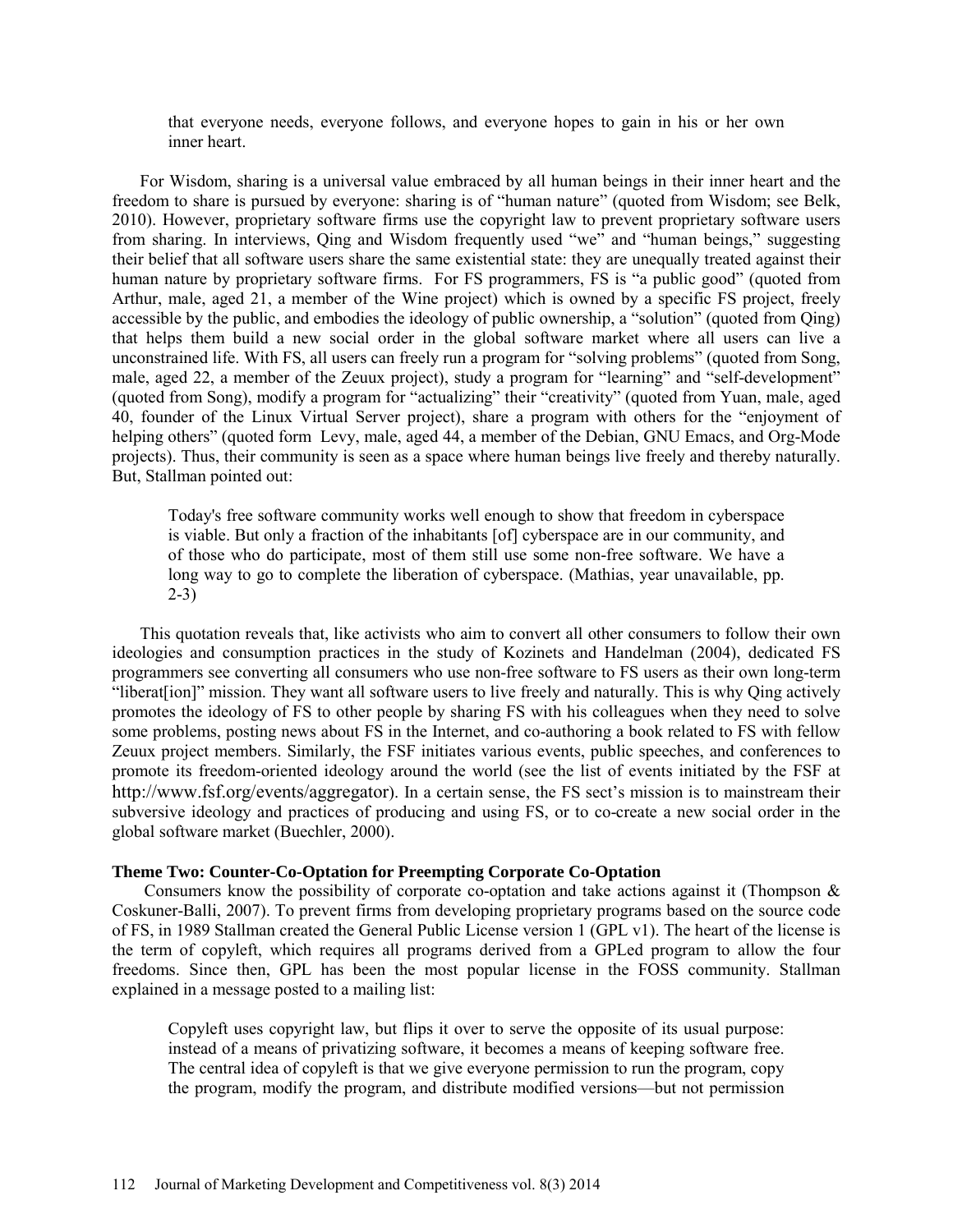to add restrictions of their own. (Stallman, 2006, September 15, "Copyleft and the GNU GPL," para. 2)

This quotation demonstrates that FS programmers promote a freedom-oriented ideology of public ownership, legitimize their ideology and practices, and safeguard FS as a public good with the copyright law by allowing "everyone" in the global software market to enjoy the four freedoms and by forbidding adding any restrictions on the four freedoms. Flipping the copyright law, copyleft legally *preempts* the opportunity for firms to directly co-opt the source code of FS, a creative product of FS programmers. Also, using the copyright law, a governance tool of the mainstream culture and dominant corporations, is more culturally resonant to the public (Swidler, 1986); with copyleft, the FS sect can more effectively frame FS as a legal alternative to proprietary software in the global software market. Ironically, when proprietary software firms originally lobbied for applying the copyright law to software in the U.S., they planned to use this law to protect their right to profit from proprietary software and to limit the four freedoms. This is fighting fire with fire (Stallman, 2009). With copyleft, the right to the four freedoms is safeguarded rather than restricted (1) by the copyright law that embodies the ideology of private ownership and judges copying, sharing, modifying, and redistributing software as illegal and (2) by proprietary software firms that rely on the copyright law to limit users' creativity and control users' usage. So, with copyleft, FS programmers creatively *counter-co-opt* the copyright law, empting out its underlying ideology of private ownership, preempting direct corporate co-optation (i.e., dominant corporations directly integrate the creative products of a counterculture, with or without modification, into their own commodities), and safeguarding their own subversive ideologies and practices.

Because the GPL can effectively prevent firms from directly co-opting the open source code, many OSS programmers also use the GPL to safeguard the source code of their open source programs although they are not comfortable with the subversive freedom orientation of the GPL. By June 2006, the FOSS community won all legal cases against firms that violated the GPL v1 (details are available at http://www.gpl-violations.org/about.html#history). But, many FS and OSS projects do not use the GPL, opening a window for corporate co-optation. Thus, dedicated FS programmers actively promote the GPL in the FOSS culture.

The game of corporation co-option verse consumer counter-co-optation is dynamic. Some proprietary software firms have claimed that many free programs and open source programs violate their patents. Since the release of the GPLv.1, some firms have publically stated that if a program violates certain patents owned by these firms, and if the redistributor that offers the program to users does not get patent licences from these firms, these firms will sue against the users and the redistributor. Some business users and redistributors of FOSS made private deals with and paid huge money to some proprietary software firms to avoid being sued. Consequently, these proprietary software firms indirectly co-opted FOSS because these firms indirectly made profits from FOSS by receiving patent license fees and made the coopted FOSS proprietary in a certain sense. In response, the FSF released the GPL version 2 (GPLv2) in 1991, which states that, when a redistributor offers a program under the GPL v2, the user automatically receives a license from the original licensor (i.e., a proprietary software firm who claims that the program violates some of its patents and gives patent licenses to the redistributor) to copy, distribute or modify the program; and the redistributor cannot put any further restrictions on the user's freedoms. Again, using the GPL v2, FOSS programmers counter-co-opt the copyright law, empting out its underlying ideology of private ownership, preempting a patent-law-based, indirect way of corporate co-optation, and safeguarding their subversive ideologies and practices.

However, as Stallman stated in a video, "the adversaries of freedom don't stand still, they've thought of new ways to separate users from their freedom since GPL version 2 came out. So, we have had to find ways to block them from doing this" (Free Software Foundation, 2007). One new strategy for a proprietary software firm to co-opt FS indirectly is entering into patent protection agreements with a redistributor of FS, which requires payments to each other, and allows the users of the programs of the two parties to legally use each other's patents but the proprietary software firm does not give a patent license to the redistributor. For example, Microsoft and Novell signed such an agreement in 2006. To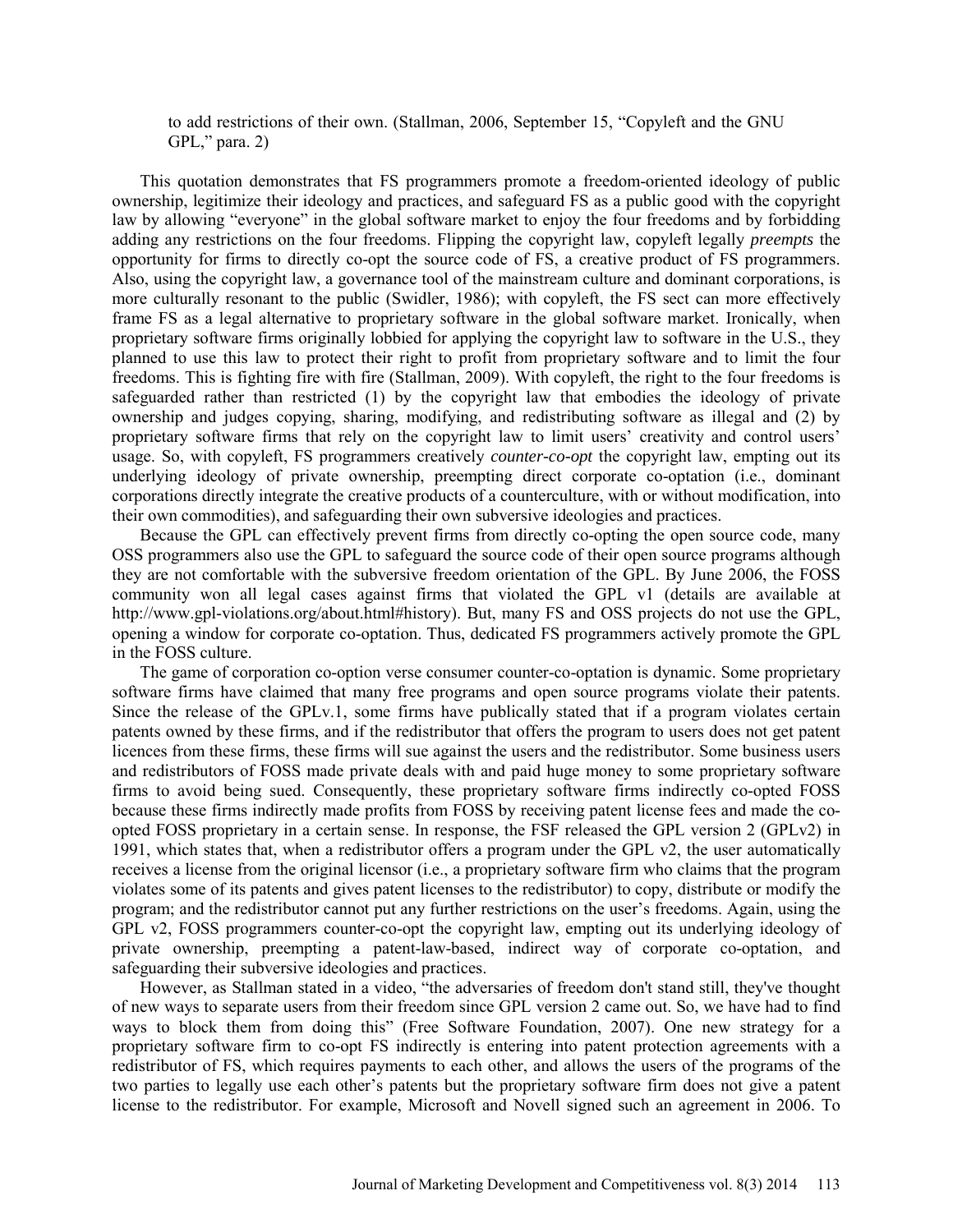prevent this new way of indirect corporate co-optation, in 2007 the FSF released the GPL version 3 (GPLv3), which requires that anyone who has written or modified a program under GPLv3 must provide users all patent licenses necessary for users to enjoy the four freedoms guaranteed by FS. If a redistributor cannot satisfy this requirement, it should not offer programs under the GPL v3.

The history of the evolving GPL has an important theoretical implication: legal safeguard is critical for corporate co-optation and consumer counter-co-optation. Not legally protecting their creative products (e.g., images) might explain why some countercultures are doomed as the classic co-optation theory argues (Ewen, 1988). But, if a counterculture safeguards its creative products with a legal tool, firms cannot legally co-opt the creative products although the conditions of ideological separability, economical mass producibility, and merchantability and marketability are satisfied (Ewen, 1988). So, the condition that a creative product of a counterculture lacks legal safeguard might be the fourth condition for corporate co-optation.

Although many FOSS programmers (especially those emphasizing freedom) use the GPL to prevent corporate co-optation and publically criticize proprietary software firms, to get more resources for growth, the FOSS culture also collaborates with proprietary software firms in some forms. Some proprietary software firms are involved in many FOSS projects by donating money, equipment, and code to these projects and by delegating their own employees to work on selected FOSS projects for learning programming skills from FOSS programmers, influencing future software trends, and developing a good reputation among FOSS programmers (O'Mahony, 2002). Thus, the FOSS culture both confronts and collaborates with proprietary software firms.

#### **Theme Three: Strategic Depoliticization and Frame Disputes**

Being framed as evils that limit users' freedoms and threatened by the growing market of FS, proprietary software firms have counterframed FS programmers as pirates and FS as inferior software to delegitimize the FS culture, causing fear, uncertainty, and doubt about FS in the society and blocking the FS culture's growth (Szczepanska, Bergquist, & Ljungberg, 2005). In response, some FS programmers replaced the term of FS with the term of OSS in late 1997. According to the Open Source Initiative, a leading OSS organization, open source "is a development method for software that harnesses the power of distributed peer review and transparency of process. The promise of open source is better quality, higher reliability, more flexibility, lower cost, and an end to predatory vendor lock-in" (Open Source Initiative, year unavailable, "Mission," para. 2). The terms of "better quality," "higher reliability," "more flexibility," and "lower cost" are highly business-like. This definition focuses on technological excellence and economic efficiency, which are consistent with the ideology of instrumental rationalism of the mainstream culture and dominant corporations (Marcuse, 1964), suggesting that the OSS sect depoliticizes the FS movement's subversive freedom-oriented ideology. Eric Raymond, a leader of the OSS sect explained:

[Free software] makes a lot of corporate types nervous. . . . we now have a pragmatic interest in converting these people rather than thumbing our noses at them. There's now a chance we can make serious gains in the mainstream business world without compromising our ideals and commitment to technical excellence -- so it's time to reposition. We need a new and better label.

[. . . . . .]

We suggest that everywhere we as a culture have previously talked about "free software", the label should be changed to "open source"....

And, we should explain publicly the reason for the change. Linus Torvalds has been saying . . . that the open-source culture needs to make a serious effort to take the desktop and engage the corporate mainstream . . . this re-labelling . . . is part of the process. It says we're willing to work with and co-opt the market for our own purposes, rather than remaining stuck in a marginal, adversarial position. (Raymond, 2007, para. 4, para. 6, and para. 7)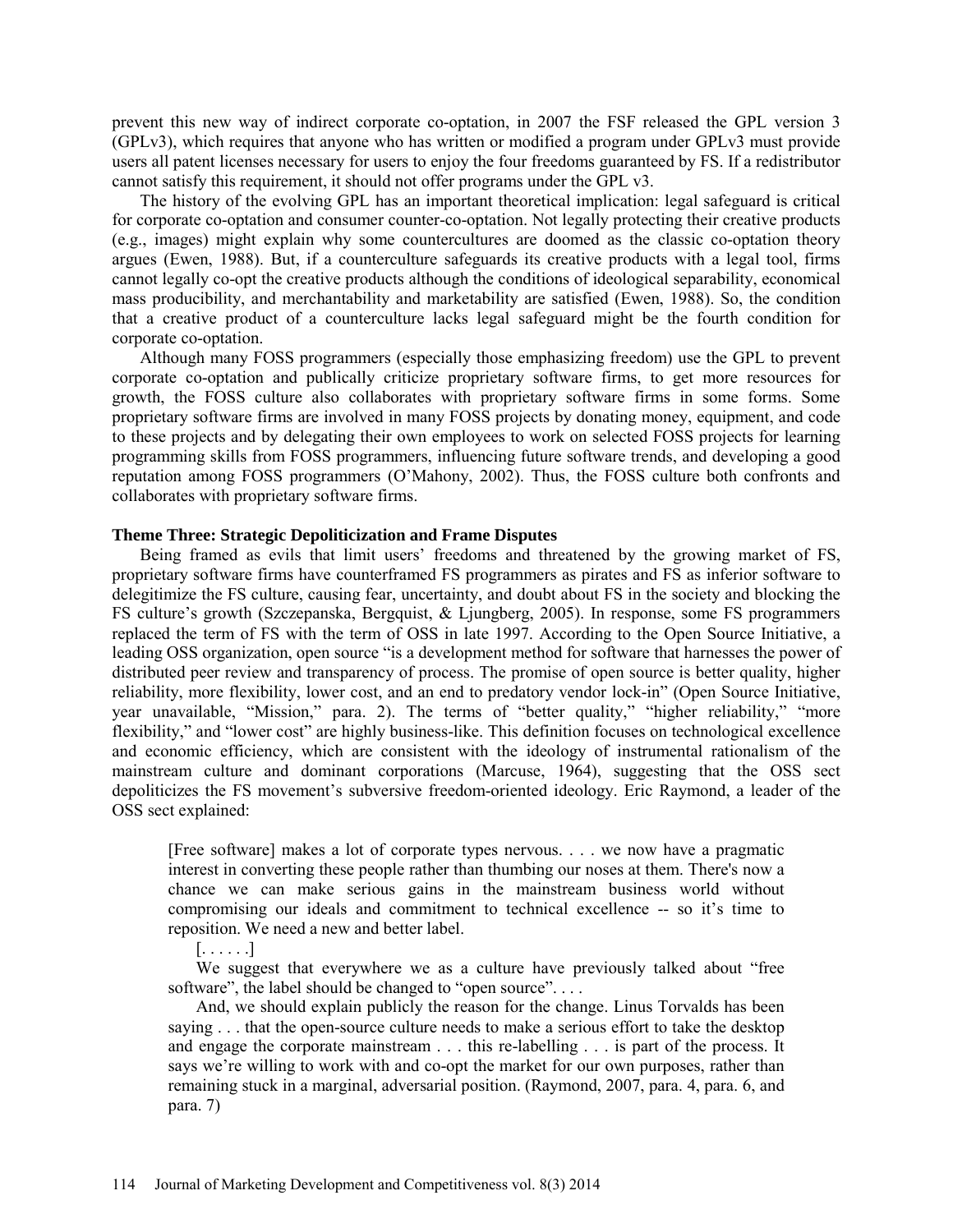This quotation illustrates the OSS sect's goals: to "work with and co-opt the market for" its own purposes and to avoid "remaining stuck in a marginal, adversarial position" or to become mainstream. This sect "pragmatically" depoliticizes the FS sect's freedom-oriented ideology that threatens the legitimacy and market share of proprietary software firms (i.e., the mainstream businesses) and "makes a lot of corporate types nervous," and promotes its own ideology that is acceptable to the mainstream culture and dominant corporations. Also, because OSS programmers focus more on technological excellence and economic efficiency rather than freedom, many OSS projects use non-GPL licenses, allowing firms to co-opt OSS or to develop proprietary software based on OSS. One benefit from such a practice is that it can attract more business users (who do not want to share their own modifications of OSS with the FOSS community) and thereby expand the market share of OSS more quickly. For the OSS sect, strategically depoliticizing its ideology and practices can help achieve its goals: to co-opt the market and to mainstream its practices (i.e., developing and using OSS) without talking a threatening ideology.

Consequently, on the one hand, proprietary software firms face a weaker ethics-based threat to their legitimacy from the OSS sect and thereby become more likely to collaborate with this sect. On the other hand, with more and more business users accepting OSS and proprietary software firms being involved in various OSS projects, OSS is becoming mainstream in the market. OSS programmers are also becoming mainstream, not being "marginal, adversarial" fighters against proprietary software firms but working with these mainstream corporations. For example, Microsoft hires some OSS programmers to contribute to its own OSS projects. So, the OSS sect does achieve its two goals as some feminist activists did by deradicalizing their ideologies to make their movement more acceptable by the mainstream culture (Meyer & Gamson, 1995).

However, such reframing has led to heated frame disputes within the FOSS culture (Benford  $\&$  Snow, 2000). In an interview, Song critiqued the OSS frame as follows:

Open source software gives up some types of freedom. But this practice brings something what Stallman called short-term benefits or material benefits. It depends on what you focus on. . . . You might think Eric Raymond betrays the spirit of free software. They talk about the same thing but look at this thing from different angles. I think Eric can lower his commitment to freedom but we should not let everyone to lower his or her commitment to freedom. . . . It is a retreat, or giving up. Put a positive spin, it is adaption to the reality. I think, in essence, it is a kind of retreat.

For FS programmers like Song, although the OSS sect's reframing may help business users accept the practice of opening source code and thereby help this practice become mainstream more quickly, such benefits are only "material" benefits lacking the essence of freedom. For FS programmers, although they aim to make FS become mainstream, it is not meaningful enough for their programs to become mainstream without the essence of freedom. The words "betray," "retreat," and "giving up" express Song's negative attitudes toward the OSS sect's reframing act. One big concern of the FS sect is that some proprietary programs can be very powerful and reliable; thus, according to Stallman (2007), the label of OSS that focuses on powerfulness and reliability might reward proprietary software firms in this situation. Insisting on the political nature of FS by focusing on its freedom orientation rather than practical or instrumental benefits, FS programmers like Qing and Stallman only use free programs in their daily life although some proprietary alternatives are more powerful and reliable. This insistence on the political nature of the FS movement is more explicitly shown in the following quotation:

For the free software movement, free software is an ethical imperative, because only free software respects the users' freedom. By contrast, the philosophy of open source considers issues in terms of how to make software "better"—in a practical sense only. It says that nonfree software is an inferior solution to the practical problem at hand. For the free software movement, however, nonfree software is a social problem, and the solution is to stop using it and move to free software. (Stallman, 2007, para. 7)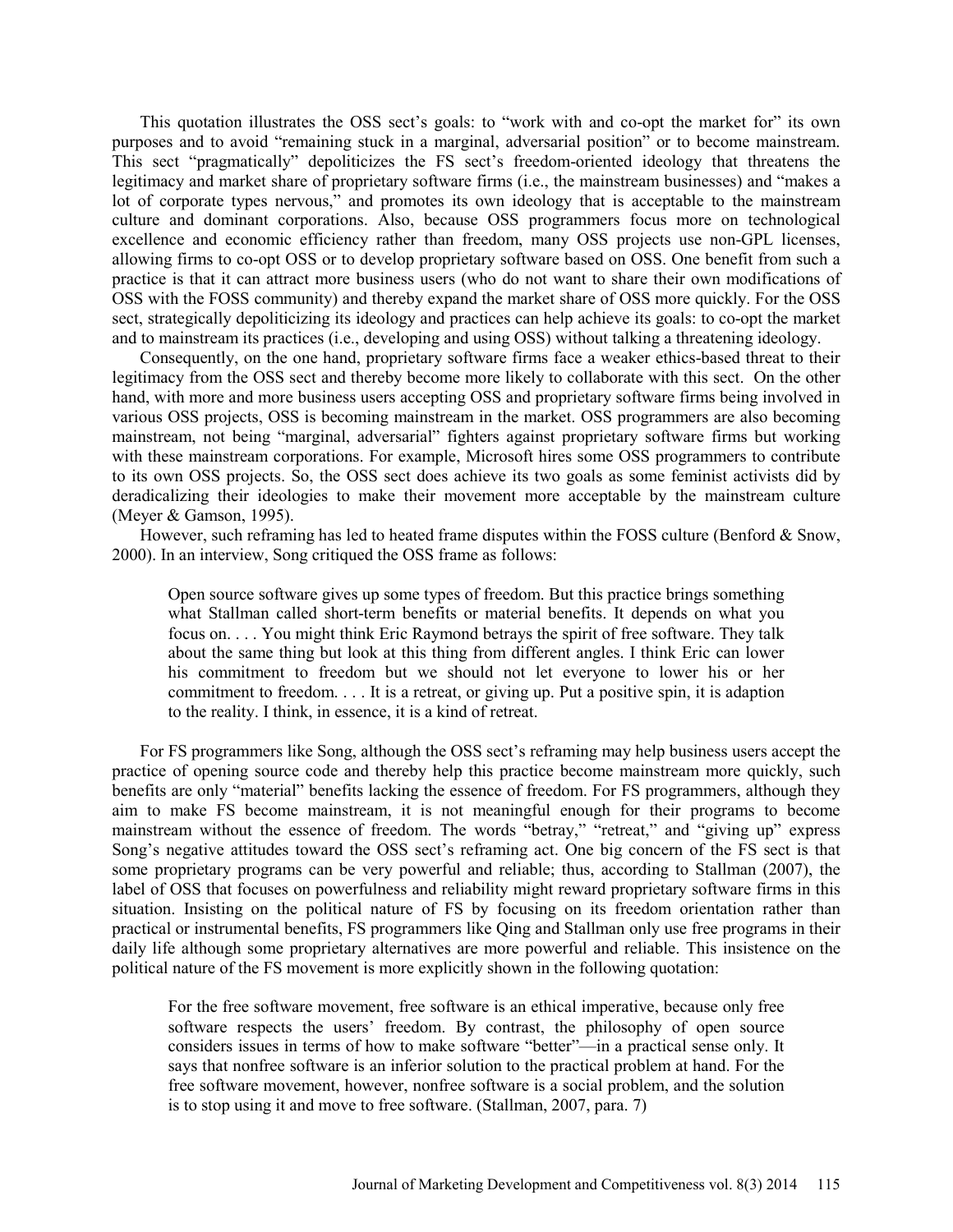This quotation displays the two sects' differences in diagnostic and prognostic frames (Benford  $\&$ Snow, 2000). Assuming software has ethical implications, the FS sect frames nonfree software as "a social problem" (i.e., the proprietary software firm-users hierarchy) and FS as "the solution" that is "an ethical imperative." Taking an amoral approach, the OSS depoliticizes the frames of the FS sect, framing nonfree software as "an inferior solution to the practical problem" and OSS as a technologically superior solution. For Stallman, OSS does not solve the social problem that proprietary software firms divide users and control the ways users could use proprietary software. Instead, "What if the software is designed to put chains on its users? Then powerfulness means the chains are more constricting, and reliability that they are harder to remove" (Stallman, 2007, "Powerful, Reliable Software Can Be Bad," para. 2). Clearly, for dedicated FS programmers like Stallman, more technologically powerful and reliable software more strongly limits its users' freedom and the ideology of instrumental rationalism is wrong without being enlightened by ethics. Despite their different assumptions, ideologies, and practices, FS and OSS programmers collaborate with each other on various FOSS projects to build a new social order in the global software market where they can live freely and naturally.

#### **DISCUSSION**

Drawing on the social constructionist theory of social movement (Benford & Snow, 2000; Buechler, 2000; Swidler, 1986), this research examines the relationship between countercultures and the mainstream culture/dominant corporations in the context of the FOSS culture. Three themes emerge from the data: (1) fighting for all inhabitants of cyberspace (i.e., the FOSS culture seeks to mainstream FOSS that embodies their subversive ideologies and practices by actively promoting FOSS to the general public), (2) counterco-optation for preempting corporate-co-optation (i.e., some FOSS programmers counter-co-opt the copyright law to safeguard the source code of FOSS), and (3) strategic depoliticization and frame disputes (i.e., OSS programmers intentionally depoliticize their ideologies and practices to mainstream them more quickly, leading to the ongoing frame disputes between the FS and OSS sects).

These themes have four theoretical implications. First, in contrast to the extant theories that assume that countercultures avoid becoming mainstream, these themes suggest that a counterculture may actively mainstream its ideologies and practices if it aims to change the social order in a certain domain of the marketplace. Such a counterculture may result from a social movement that aims to replace the dominant social order with its own ideal one (Buechler, 2000), for which becoming mainstream may indicate its success rather than disposal (Ewen, 1988). Differently, countercultures that aim to be different from the mainstream culture or seek otherness (Hebdige, 1979) may do their best to avoid becoming mainstream. Distinguishing the two types of counterculture could refine our understanding of their different consumption practices and relationships with the mainstream culture and dominant corporations.

Second, similar to the re-politicizing co-optation theory but different from the other two extant cooptation theories, the second theme suggests that a counterculture or a sect of it could safeguard its creative products that embody their subversive ideologies and practices and preempt some forms of corporate co-optation by counter-co-opting some governance tools of the mainstream culture and dominant corporations and by empting out the mainstream ideologies underlying these tools (Swidler, 1986). Specifically, a counterculture or any other independent consumer community (that is legally independent from the control of a firm), can use some legal tools to prevent some forms of corporate cooptation. For example, the FSF has released a document that discusses how FOSS projects can use the copyright law, the corporate law, and trademark law to safeguard their creative products (Fontana, Kuhn, Moglen, Norwood, Ravicher, Sandler, Vasile, & Williamson, 2008).

The possibility for a counterculture to counter-co-opt the current legal system is critical for us to theorize co-optation. For Ewen (1988), corporations can easily co-opt a counterculture's creative products if the creative products can satisfy three conditions: ideological separability, economical mass producibility, and merchantability and marketability. But, this study shows that lacking legal protection might be another necessary condition for corporate co-optation. The history of the evolving GPL also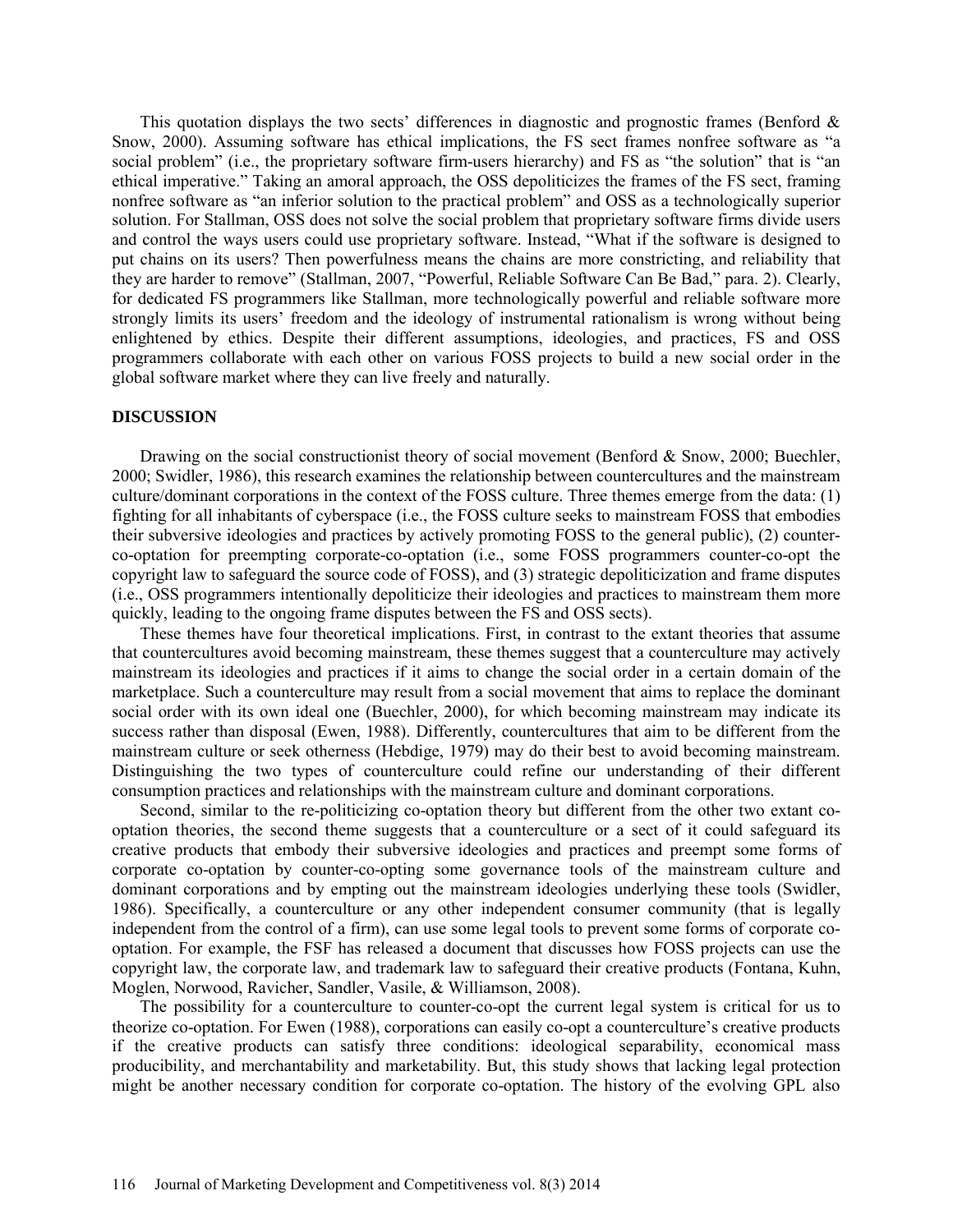shows that a counterculture and dominant corporations may adapt to each other, leading to an ongoing game of co-optation versus counter-co-optation.

It is possible for general consumers to counter-co-opt current laws, limiting firms' ability to co-create value with consumers (Vargo & Lusch, 2004). A firm may arguably claim its ownership of the designs created by its consumers who use the design tool kits provided by the firm to design new products. But, if a consumer community that is legally independent from firms uses some legal tools (e.g., the copyright law, the trademark law) to safeguard its own creative products (e.g., designs, expressions, symbols, brands), a firm may not freely co-create value with this community or co-opt the community's creative products without the community's permission. Thus, co-creating value with consumers may face legal barriers set by consumers.

Third, different from the three extant theories that assume that only corporations depoliticize countercultural ideologies and practices, the third theme suggests that a counterculture or a sect of it could resort to some mainstream ideologies (e.g., instrumental rationalism) and strategically depoliticize its own subversive ideologies and practices to gain legitimacy and resources for mainstreaming itself more quickly. But, the counterculture or the sect of it still, to a lower degree, challenges the mainstream culture and dominant corporations.

Finally, different from the three extant theories that assume the relationship between countercultures and the mainstream culture/dominant corporations as either confrontational or collaborative, the third theme suggests that the focal relationship could be both confrontational and collaborative. When some countercultural members depoliticize their own ideologies and practices but still challenge the dominant ideologies and practices in a certain domain of the marketplace, the counterculture as a whole both challenges and collaborates with the mainstream culture and dominant corporations.

This study contributes to the literature on co-optation by developing a contextualized, social constructionist view of the relationship between countercultures and the mainstream culture/dominant corporations. It is suggested that when a counterculture aims to change the social order in a certain domain of the marketplace, countercultural consumers could actively mainstream their subversive ideologies and practices, selectively counter-co-opt certain tools of the mainstream culture and dominant corporations, creatively preempt some forms of corporate co-optation, strategically depoliticize its ideologies and practices, and simultaneously confront and collaborate with the mainstream culture and dominant corporations.

This study suggests that, for a firm to co-create value with a creative consumer community successfully (Vargo  $\&$  Lusch, 2004), the firm must pay attention to legal issues. The firm must know whether the consumer community uses certain legal tools to safeguard its communal creative products (e.g., product designs, linguistic expressions, symbols, communal brands). If so, the firm must avoid commercializing the communal creative products directly. The firm might consider the following actions: sending its own employees to be involved in the creative process of the consumer community to learn creative skills from the community, hiring some leading members of the consumer community to tap their relevant knowledge and skills, developing complementary products to a creative product of the community to benefit from the popularity of the product of the consumer community in the market, and contributing its own technical expertise and knowledge to the consumer community to influence the technical directions of the consumer community. Even if the consumer community does not legally protect its creative products, the firm might need to consider sharing some benefits with the generator of the creative ideas (a specific consumer or the community as a whole) which the firm wants to integrate into its own products or services. Helping the generator of the creative ideas to apply for copyrights or patents, paying the generator for a license that permits the firm to use the creative ideas commercially, or cross-licensing with the consumer community might help the firm co-create value with the consumer community legally and legitimately without being perceived as an exploiter.

Future research could explore other strategies that countercultures use to deal with the mainstream culture and dominant corporations in other countercultural contexts. We also need research on how firms could co-create value with a counterculture as authentic supporters or members of the counterculture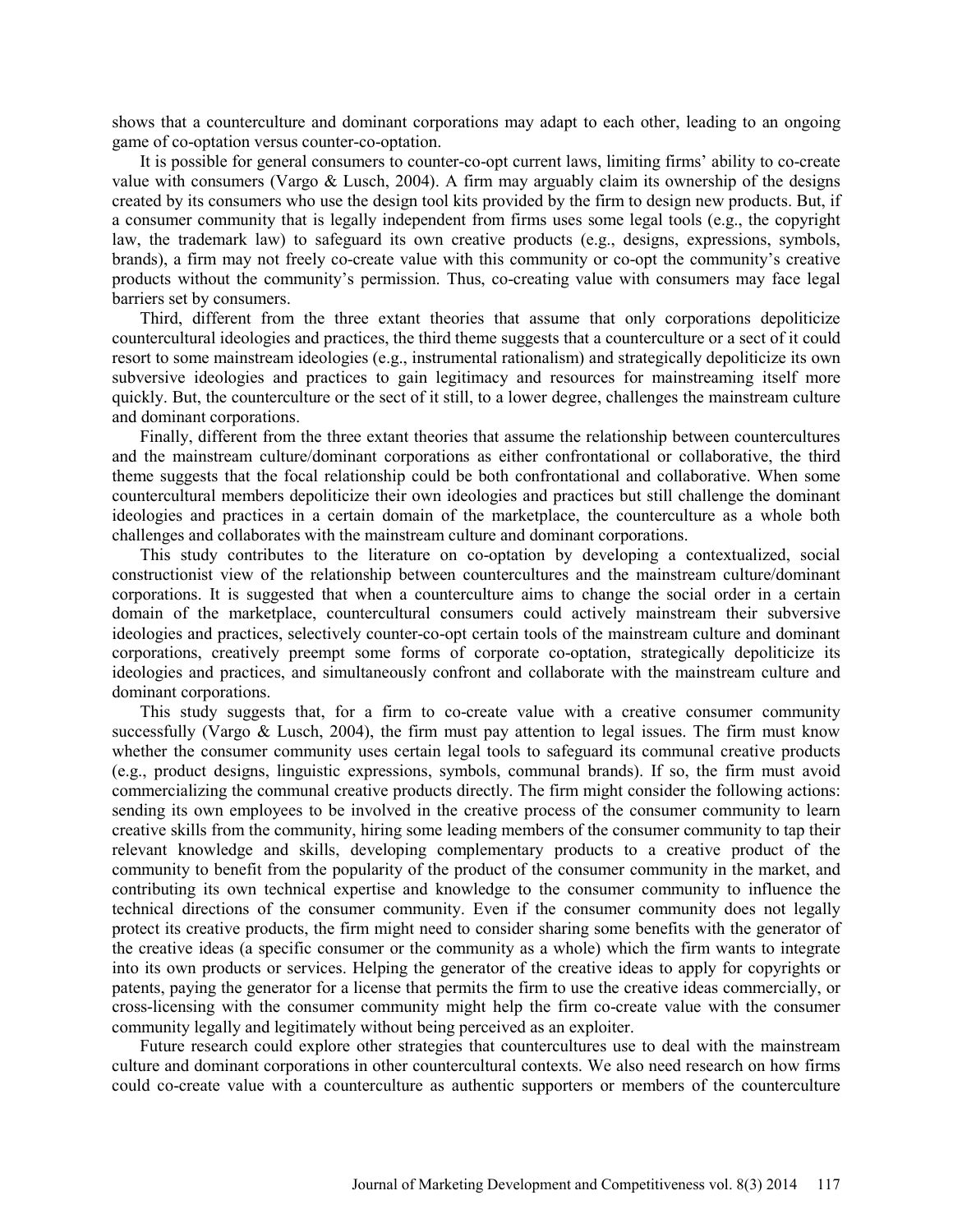without being seen as unfairly co-opting countercultural consumers' competency. Such research will enrich our understanding of countercultures, co-optation, and co-creation (Vargo & Lusch, 2004).

# **REFERENCES**

Belk, R. (2010). Sharing. *Journal of Consumer Research*, *36*(5), 715-734.

- Benford, R. D., & Snow, D. A. (2000). Framing processes and social movements: An overview and assessment. *Annual Review of Sociology*, *26*, 611-639.
- Buechler, S. M. (2000). *Social movements in advanced capitalism: The political economy and cultural construction of social activism*. New York: Oxford University Press.
- Ewen, S. (1988). *All consuming images: The politics of style in contemporary culture*. New York: Basic Books.
- Fontana, R., Kuhn, B. M., Moglen, E., Norwood, M., Ravicher, D. B., Sandler, K., Vasile, J., & Williamson, A. (2008). A legal issues primer for open source and free software projects. Retrieved from http://www.softwarefreedom.org/resources/2008/foss-primer.html
- Frank, T. (1997). *The conquest of cool: Business culture, counterculture, and the rise of hip consumerism*. Chicago and London: The University of Chicago Press.
- Free Software Foundation. (Producer). (2007). *GPLv3 and LGPLv3 have been released!* [video]. Available from http://gplv3.fsf.org/static/release/rms\_gplv3\_launch\_high\_quality.ogg
- Heath, J., & Potter, A. (2004). *The rebel sell: Why the culture can't be jammed*. Toronto: HarperCollins Publishers Ltd.
- Hebdige, D. (1979). *Subculture: The meaning of style*. London: Methuen.
- Hemetsberger, A. (2005). Creative cyborgs: How consumer use the Internet for self-realization. *Advances in Consumer Research*, *32*, 653-660.
- Holt, D. B. (2002). Why do brands cause trouble? A dialectical theory of consumer culture and branding. *Journal of Consumer Research*, *29* (1), 70-90.
- Kozinets, R. V. (2002). The field behind the screen: Using netnography for marketing research in online communities. *Journal of Marketing Research*, *39*(1), 61-72.
- Kozinets, R. V., & Handelman, J. M. (2004). Adversaries of consumption: Consumer movements, activism, and ideology. *Journal of Consumer Research*, *31*(3), 691-704.
- Kozinets, R. V., Hemetsberger, A., & Schau, H. J. (2008). The wisdom of consumer crowds: Collective innovation in the age of networked marketing. *Journal of Macromarketing*, *28*(4), 339-354.
- Marcuse, H. V. (1964). *One-dimensional man: Studies in the ideology of advanced industrial society*. Boston: Beacon Press.
- Mathias, P. (year unavailable). An interview with Richard M. Stallman. Retrieved from [http://www.ciph.org/fichiers\\_complements/RD55/Stallman\\_Interview.pdf](http://www.ciph.org/fichiers_complements/RD55/Stallman_Interview.pdf)
- Meyer, D. S., & Gamson, J. (1995). The challenge of culture elites: Celebrities and social movements. *Sociological Inquiry*, *65*(2), 181-206.
- O'Mahony, S. (2002). *The emergency of a new commercial actor: Community managed software projects* (Unpublished doctoral dissertation). Stanford University.
- Open Source Initiative. (Year unavailable). About the Open Source Initiative. Retrieved from <http://opensource.org/about>
- Raymond, E. S. (2007). Goodbye, "free software"; hello, "open source." Retrieved from <http://www.catb.org/~esr/open-source.html>
- Spiggle, S. (1994). Analysis and interpretation of qualitative data in consumer research. *Journal of Consumer Research*, *21*(3), 491-503.
- Stallman, R. M. (2006, September 15). [Emacs-diffs] Changes to emacs/etc/THE-GNU-PROJECT,v [Electronic mailing list message]. Retrieved from [http://lists.gnu.org/archive/html/emacs](http://lists.gnu.org/archive/html/emacs-diffs/2006-09/msg00440.html)[diffs/2006-09/msg00440.html](http://lists.gnu.org/archive/html/emacs-diffs/2006-09/msg00440.html)
- Stallman, R. M. (2007). Why open source misses the point of free software. Retrieved from http://www.gnu.org/philosophy/open-source-misses-the-point.html